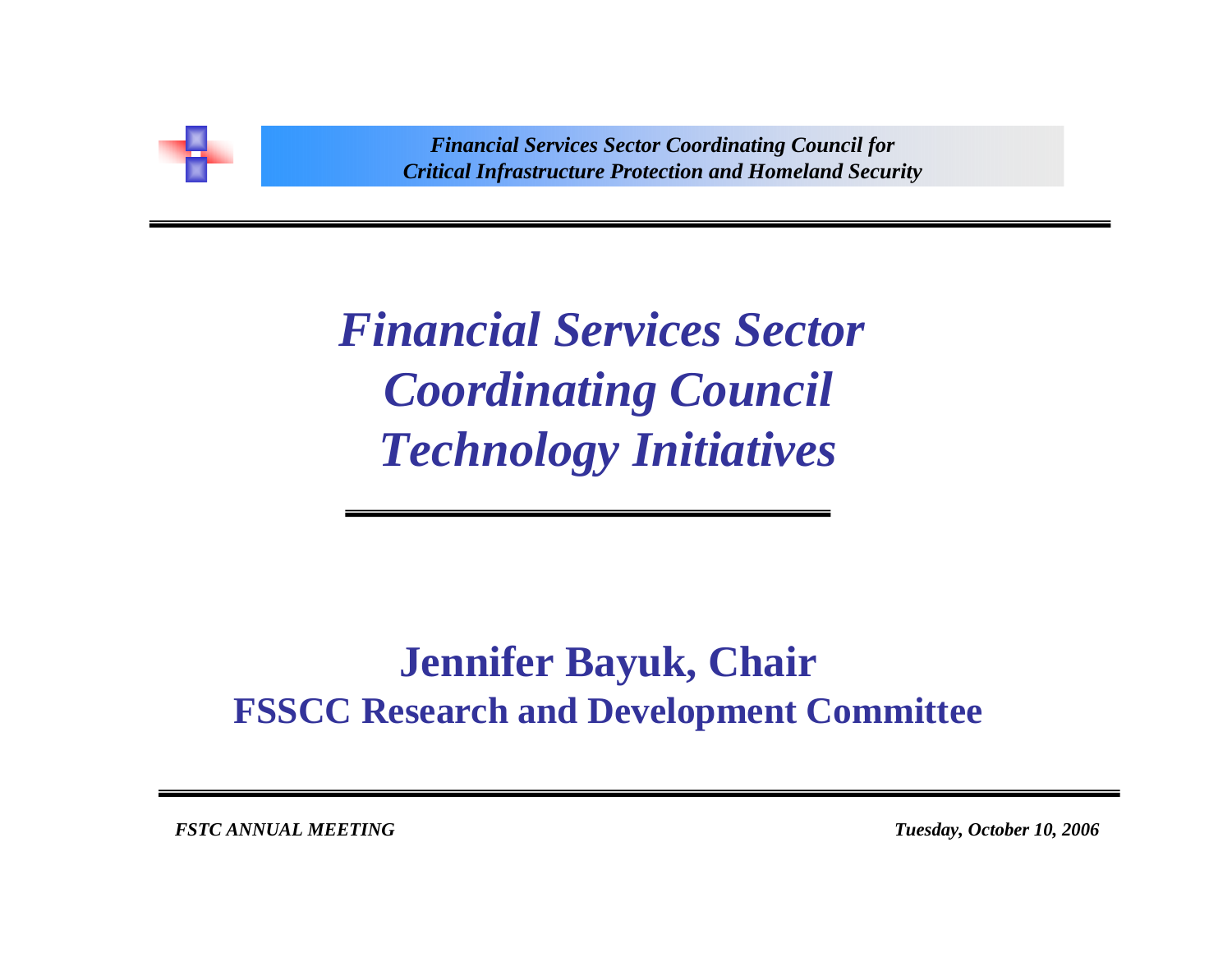- •*CI/KR: Critical Infrastructure, Key Resources*
- •*CIP: Critical Infrastructure Protection*
- •*DHS: Department of Homeland Security*
- • *FIBBC: Financial and Banking Information Infrastructure Committee*
- • *FSSCC: Financial Services Sector Coordinating Council*
- •*HLS: Homeland Security*
- •*NIPP: National Infrastructure Protection Plan*
- •*SSA: Sector Specific Agency*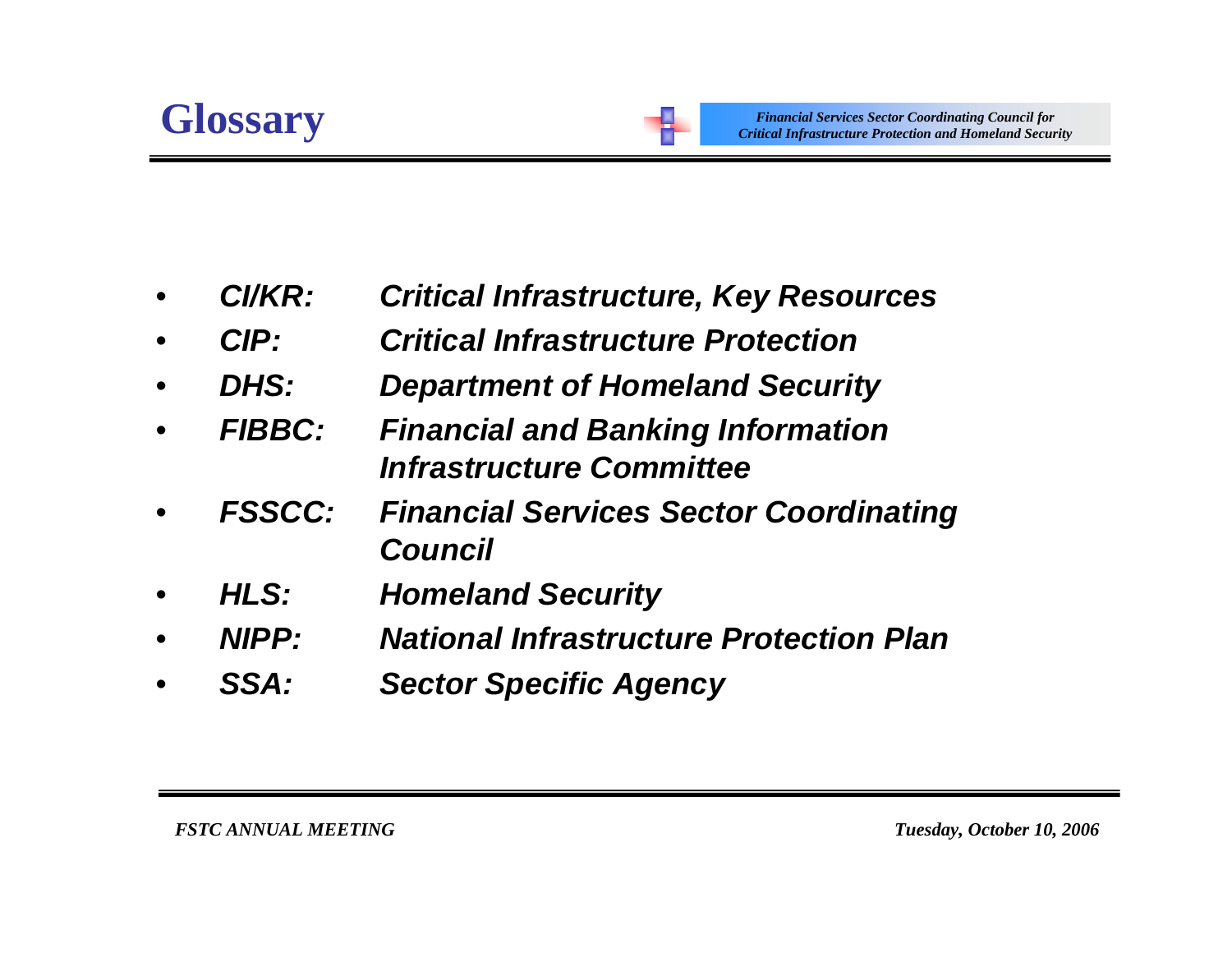## **FBBIC**

Mission:

• The President's Critical Infrastructure Protection Board recommended the following mission statement for the FBIIC:

"Working with appropriate members of financial institution regulatory agencies, coordinate efforts to improve the reliability and security of financial information infrastructure."

Strategy:

- • identify critical infrastructure assets, their locations, potential vulnerabilities, and prioritize their importance to the financial system of the U.S.;
- • establish secure communications capability among the financial regulators and protocols for communicating during an emergency; and
- • ensure sufficient staff at each member agency with appropriate security clearances to handle classified information and to coordinate in the event of an emergency.

## Members:

- •Commodity Futures Trading Commission
- •Conference of State Bank Supervisors
- •Department of the Treasury
- •Farm Credit Administration
- •Federal Deposit Insurance Corporation
- •Federal Housing Finance Board
- •Federal Reserve Bank of New York
- •Federal Reserve Board
- •Federal Reserve Board
- •National Association of Insurance Commissioners
- •National Association of State Credit Union Supervisors

*Financial Services Sector Coordinating Council for Critical Infrastructure Protection and Homeland Security*

- •National Credit Union Administration
- •North American Securities Administrators Association
- •Office of the Comptroller of the Currency
- •Office of Federal Housing Enterprise Oversight
- •Office of Thrift Supervision
- •Securities and Exchange Commission
- •Securities Investor Protection Corporation

*FSTC ANNUAL MEETING Tuesday, October 10, 2006*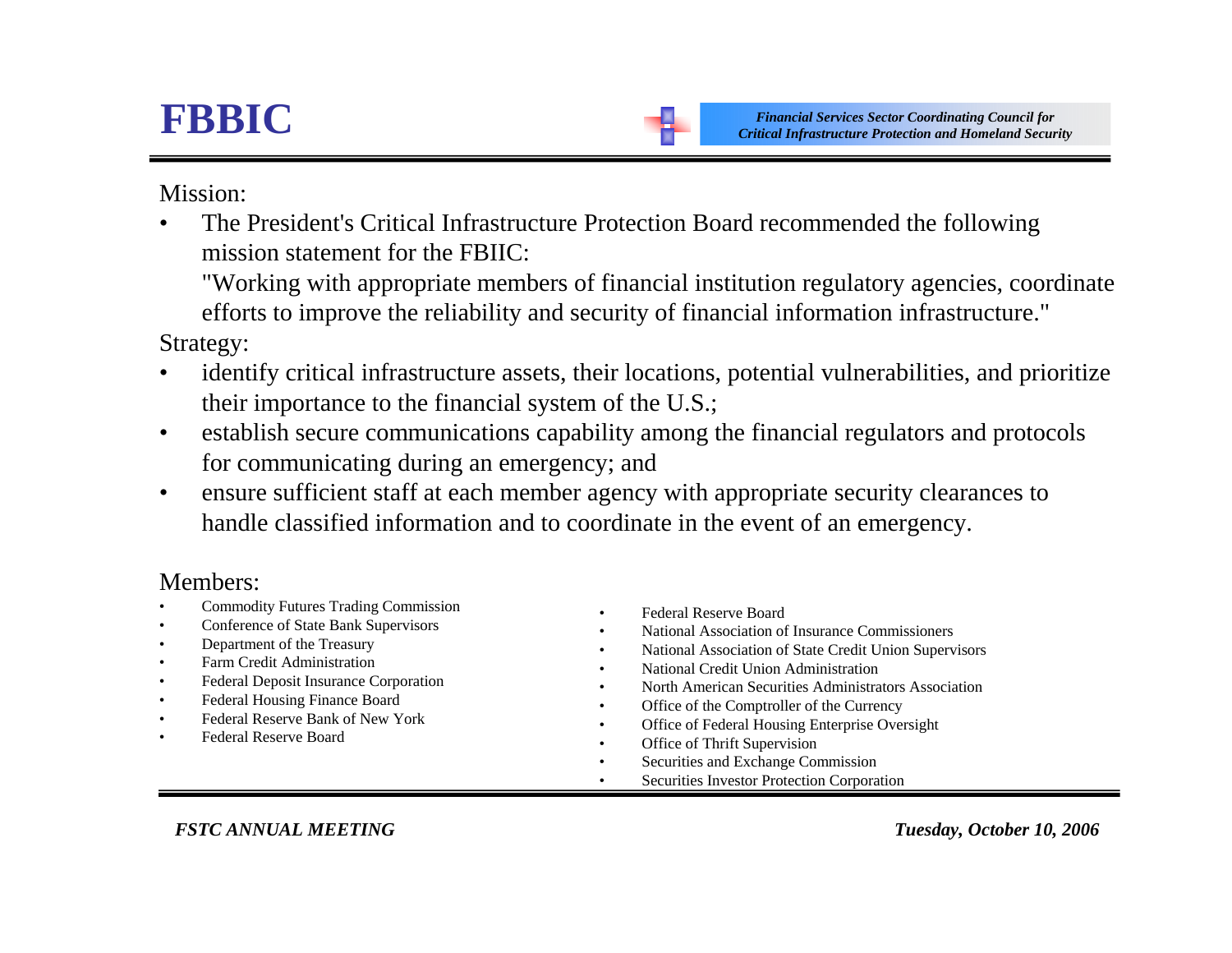Mission:

• To foster and facilitate the coordination of financial services sector-wide voluntary activities and initiatives designed to improve Critical Infrastructure Protection and Homeland Security.

Strategy:

- • Provide broad industry representation for CIP/HLS and related matters for the financial services sector and for voluntary sector-wide partnership efforts.
- $\bullet$  Foster and promote coordination and cooperation among participating sector constituencies on CIP/HLS related activities and initiatives.
- • Identify voluntary efforts where improvements in coordination can foster sector preparedness for CIP/HLS.
- $\bullet$ Establish and promote broad sector activities and initiatives that improve CIP/HLS.
- $\bullet$  Identify barriers to and recommend initiatives to improve sector-wide voluntary CIP/HLS information and knowledge sharing and the timely dissemination processes for critical information sharing among all sector constituencies.
- $\bullet$  Improve sector awareness of CIP/HLS issues, available information, sector activities/initiatives and opportunities for improved coordination.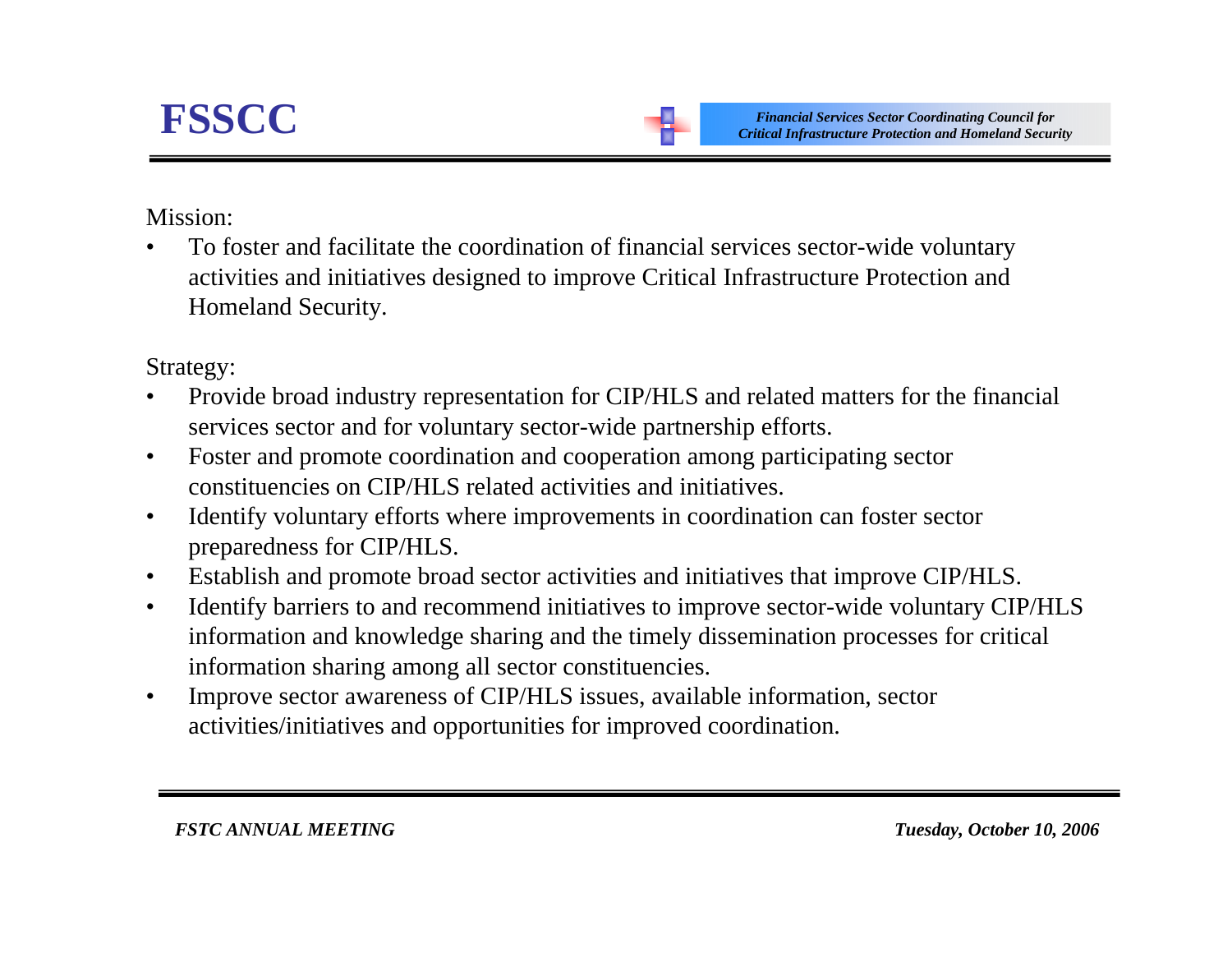## **FSSCC Members**

America's Community Bankers American Bankers Association American Council of Life Insurers American Insurance Association American Society for Industrial Security (ASIS) International BAI BITS/The Financial Services Roundtable ChicagoFIRST, LLC Chicago Mercantile Exchange CLS Group Consumer Bankers Association Credit Union National Association The Depository Trust & Clearing Corporation (DTCC) Fannie Mae Financial Information Forum **Financial Services Technology Consortium**

*Financial Services Sector Coordinating Council for Critical Infrastructure Protection and Homeland Security*

Fin Svcs Info Sharing & Anal Center (FS/ISAC) Futures Industry Association Independent Community Bankers of America Investment Company Institute Managed Funds Association The NASDAQ Stock Market, Inc. National Association of Federal Credit Unions National Association of Securities Dealers (NASD) NACHA — The Electronic Payments Association New York Board of Trade (NYBOT) The Clearing House Securities Industry Association (SIA) Securities Industry Automation Corporation (SIAC) The Bond Market Association The Options Clearing Corporation VISA USA Inc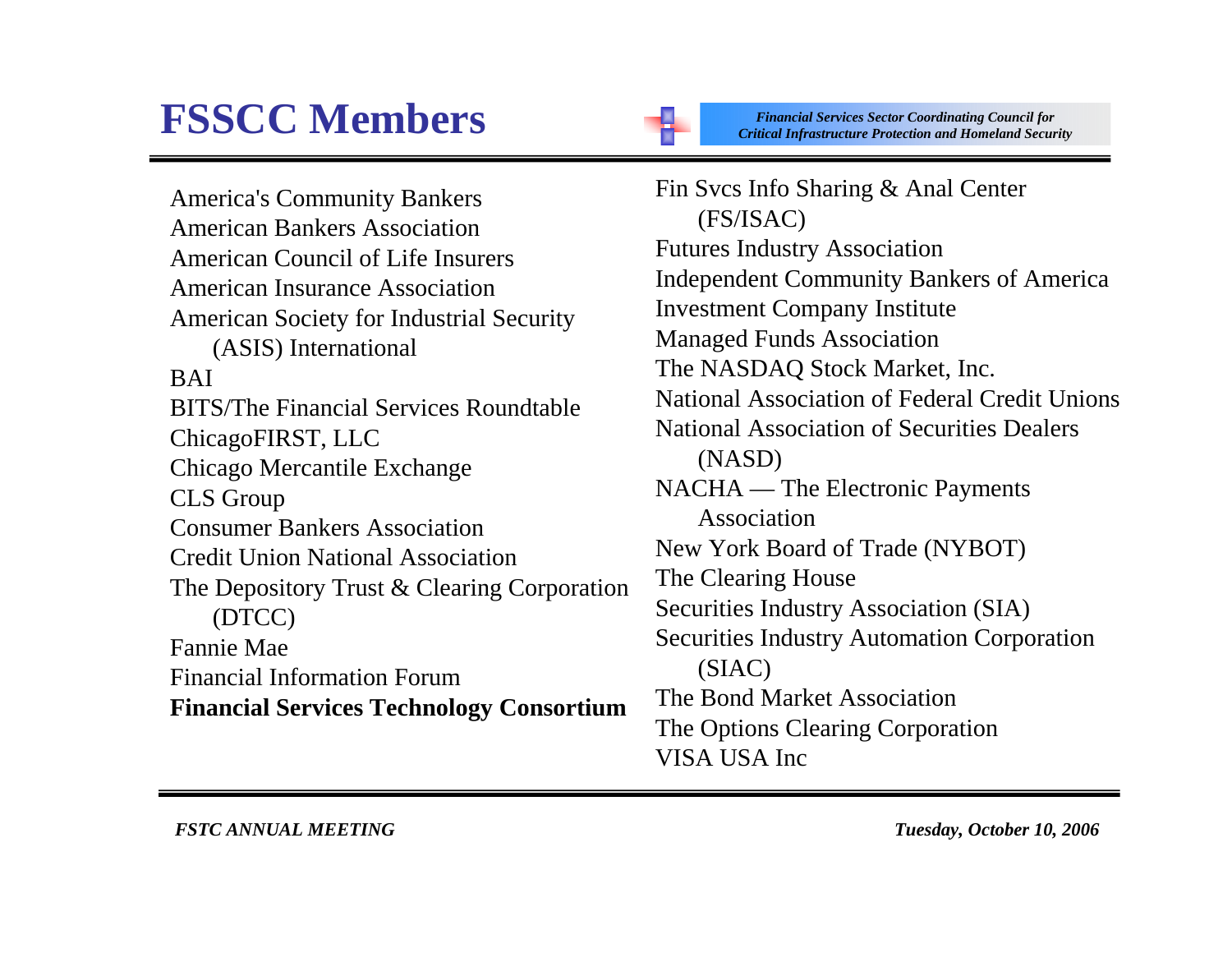

*Financial Services Sector Coordinating Council for Critical Infrastructure Protection and Homeland Security*

**Mission and Purpose**

¾ **Support R&D initiatives to ensure the protection and resilience of the physical and electronic infrastructure of Banking and Finance activities that are vital to the nation's economic well-being.**

**Administrative Structure**

- ¾**Minimum Representation from BITS, FS/ISAC, SIA.**
- ¾ **Representatives on the Committee must be qualified to discuss issues related to technology research.**

**Responsibilities**

- ¾**Create Agenda.**
- ¾ **Provide updates, guidance, awareness, and coordination.**

**Public Sector Participation at the invitation of the Chair**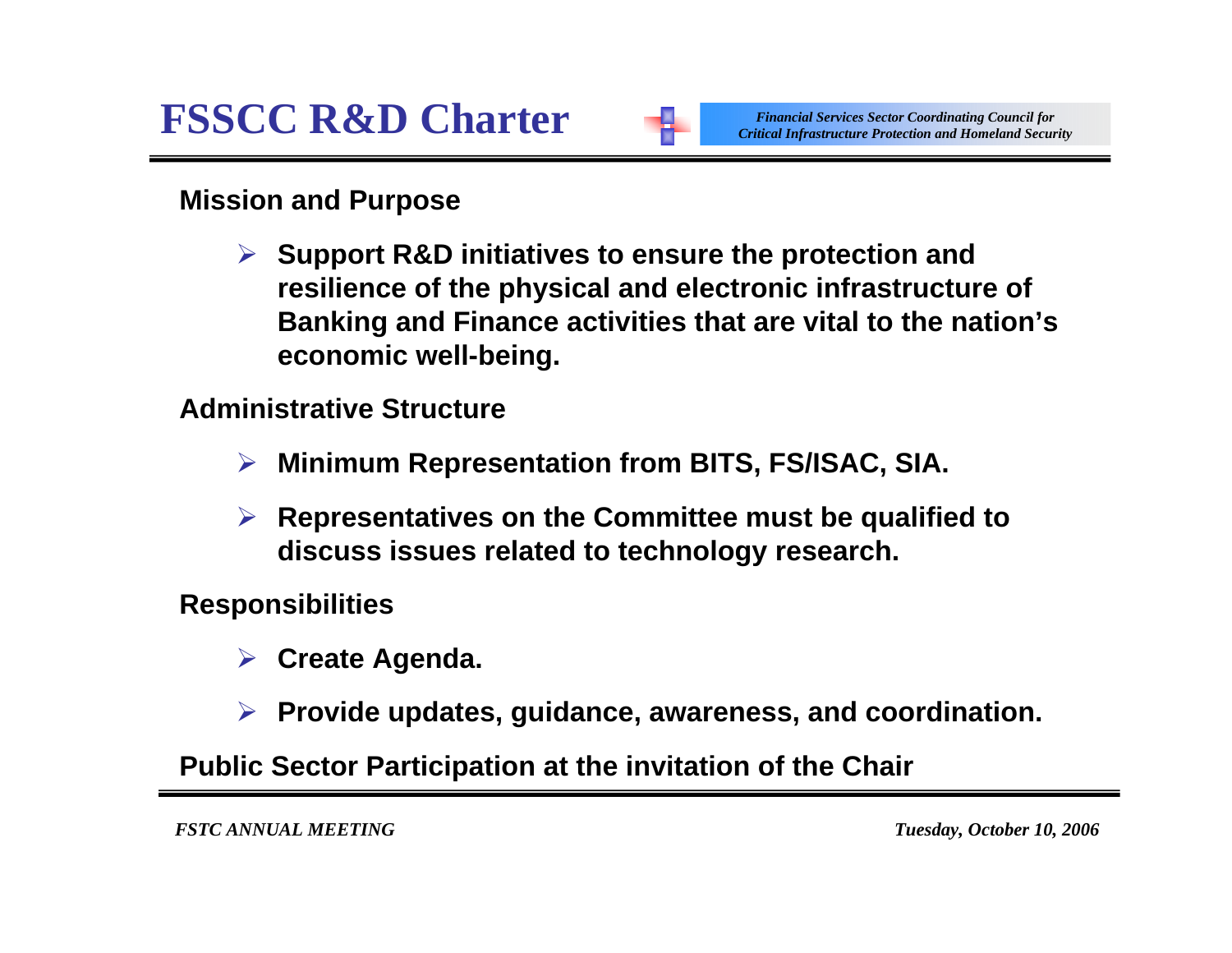**Updates to agenda – internally directed activity**

**Guidance:**

- ¾ **Upon request from FSSCC.**
- ¾ **Upon request from Public Sector.**

**Awareness**

- ¾ **Responses to requests for guidance.**
- ¾ **Publication of Agenda.**

**Coordination**

- ¾**Technology advisory for Test Bed.**
- ¾ **Review and critique of agenda-related projects, including the NIPP.**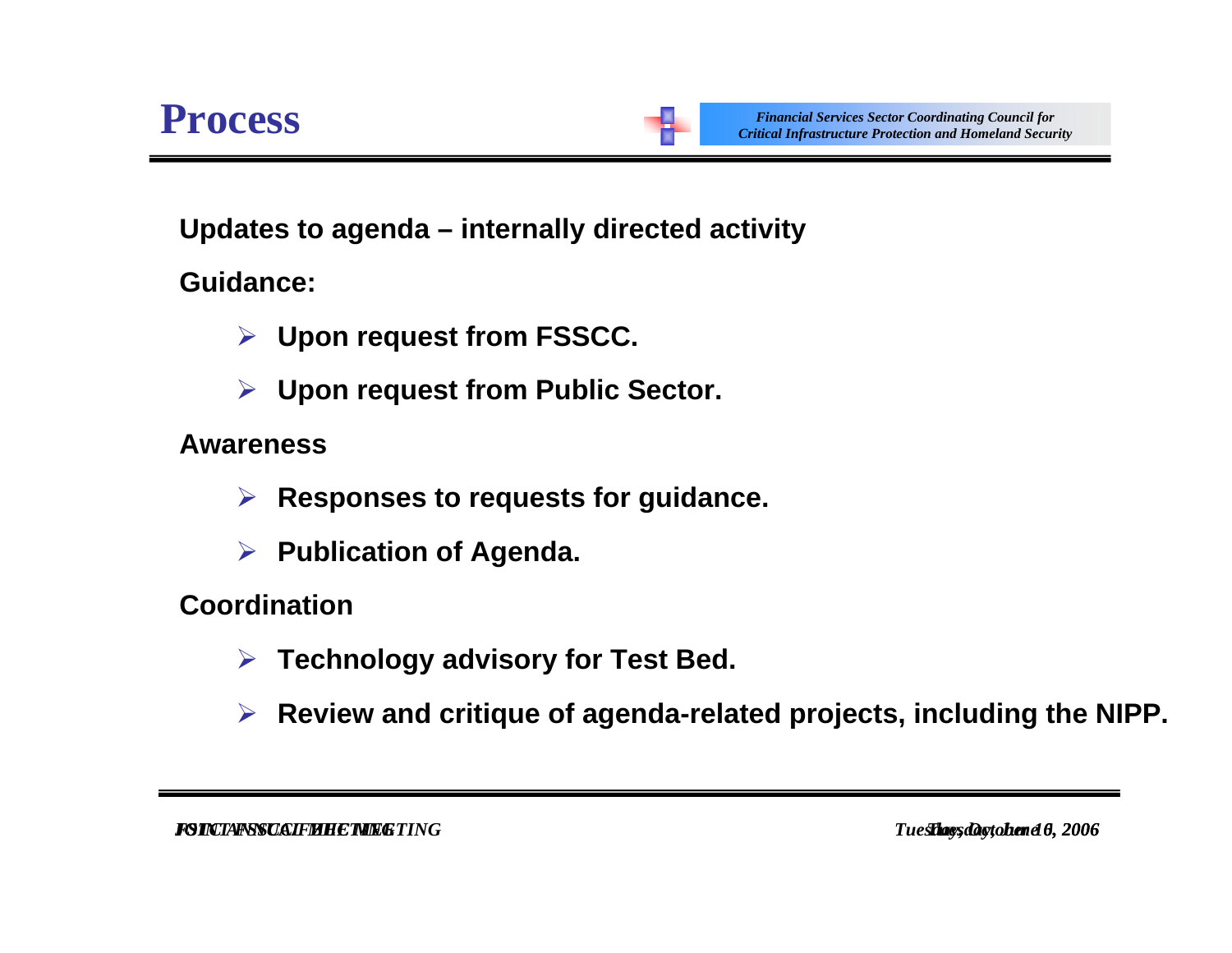

*Financial Services Sector Coordinating Council for Critical Infrastructure Protection and Homeland Security*

**Challenge Projects**

- ¾ **Secure Financial Transaction Protocol**
- ¾ **Resilient Financial Transaction System**
- ¾**Enrollment and Identity Credential Management**
- ¾**Suggested Practices and Standards**
- ¾**Understanding and Avoiding the Insider Threat**
- ¾**Financial Information Tracing and Policy Enforcement**
- ¾**Testing**
- ¾ **Standards for measuring ROI of CIP and Security Technology**

**Integration of Challenge Projects with NIPP**

**Banking & Finance Test Bed**